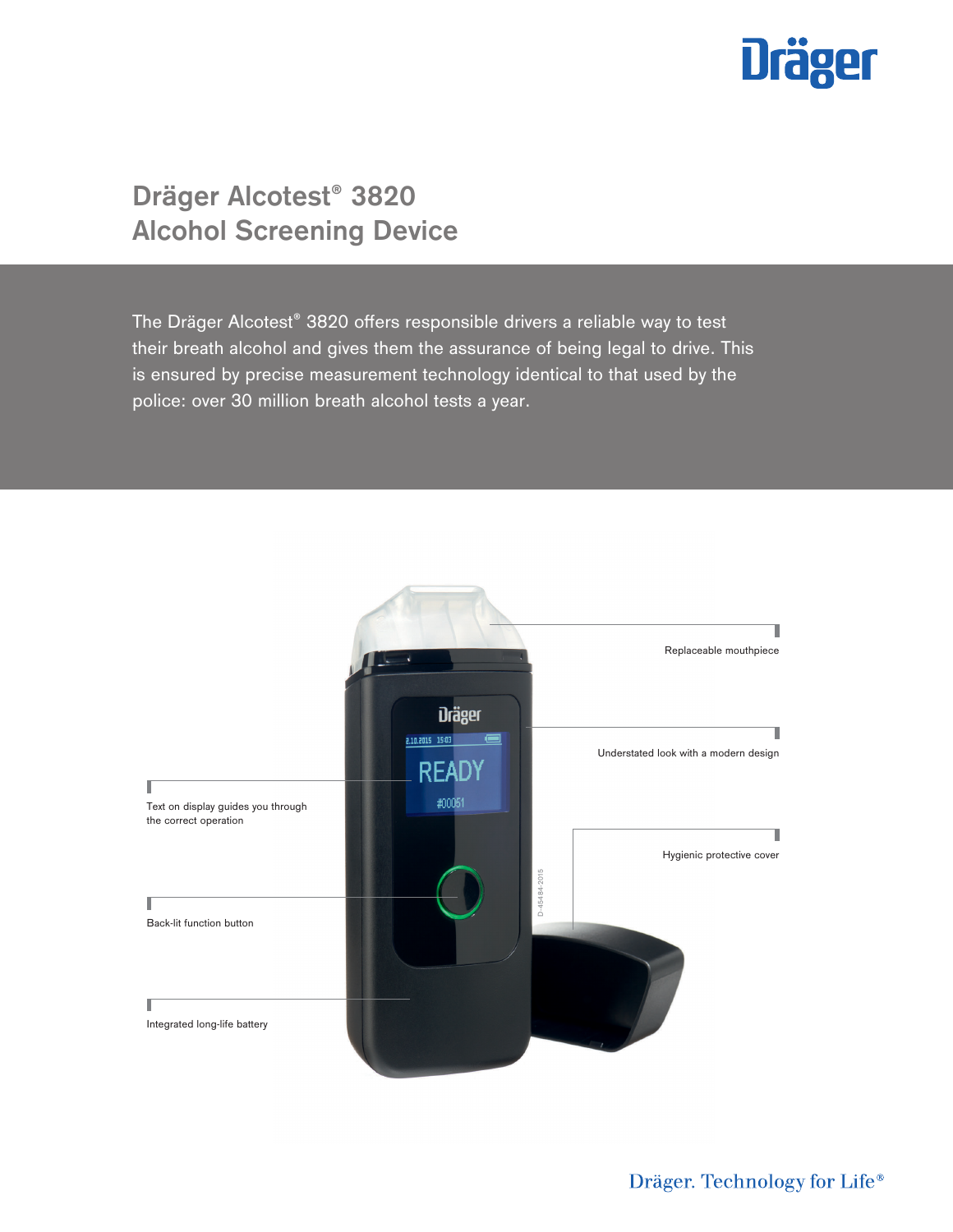### **Benefits**

#### **Precision for over 60 years: Measurement technology used by the police**

Dräger has been the world market leader and professional supplier of breath alcohol measuring devices for the police and industry for over 60 years. The measurement technology in the Alcotest 3820 is identical to that in devices used for highly precise breath alcohol tests.

Consistent advances in technology over six decades have made the Alcotest 3820 incomparably fast and reliable today. As a private user or professional driver, you can avoid unpleasant surprises if your breath alcohol concentration is checked.

The high quality devices are made in Germany.

#### **Fast and easy sampling**

The measurement function is activated with the back-lit function button. Optional audible feedback provides additional orientation. The device is ready to use in seconds and the breath test can be performed immediately. The same button is used to navigate through the menu.

#### **Replaceable mouthpiece**

The mouthpiece is intuitive to fit and is protected by a cap. A new mouthpiece should be used for each person being tested. Additional mouthpieces are available as accessories. The air channel passes the exhaled air over the device, and only a small sample of this air is drawn for analysis. This ensures that there is no residual alcohol in the device and that all measurements remain precise and reliable. The same method is also used by the police.

#### **Always ready for use**

On cold winter nights or a hot summer day: The device is ready for use almost immediately. The temperature range for measurements ranges from -5 to +50°C /23 to 122°F.

#### **Handy and discreet**

Thanks to its compact design, the Alcotest 3820 fits into any pocket. Therefore you can take a measurement discreetly at any time—no matter where you are. You can always precisely measure your residual alcohol value, whether after a business lunch, at a party, or the morning afterwards.

#### **Designed for years of use**

The Alcotest 3820 is made in Germany and meets the highest quality standards. Regular calibration of the device ensures that the measurement technology will remain precise for a long time. The worldwide, regional Dräger service network ensures that you can keep using the device for many years.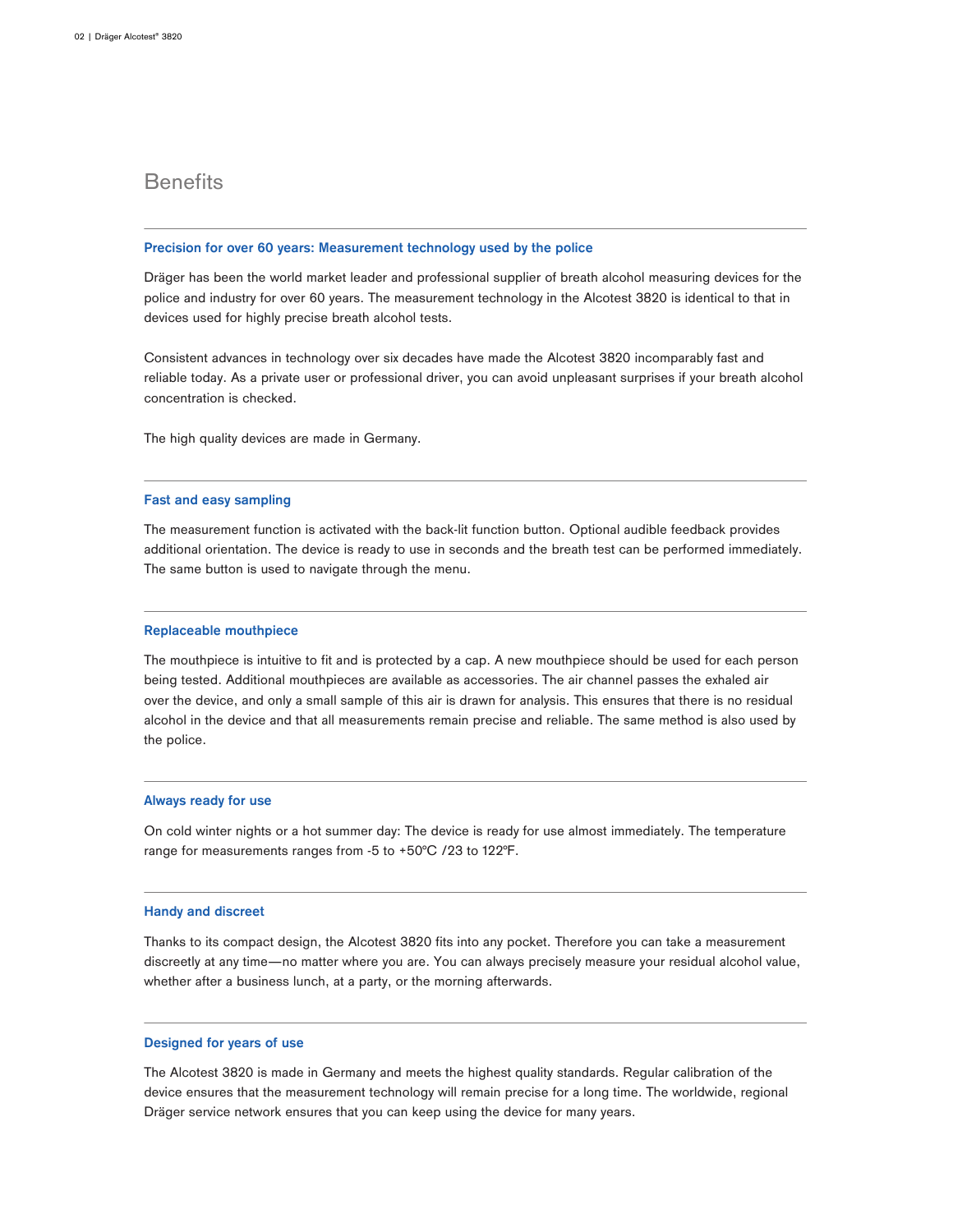## Accessories



#### **Mouthpieces**

5 replacement mouthpieces. Hygienic and individually wrapped.

D-45503-2015

#### **Microfibre pouch**

Protects against dust and scratches.

### **Services**



#### **Dräger Service**

When you rely on Dräger breath alcohol and drug screening equipment, you can rest assured you made the right choice. For more than 60 years, we've been the global market leader in advanced breath alcohol testing and employ cutting-edge technology to provide devices that are fast, reliable, and easy to use. That's the Dräger Service Advantage.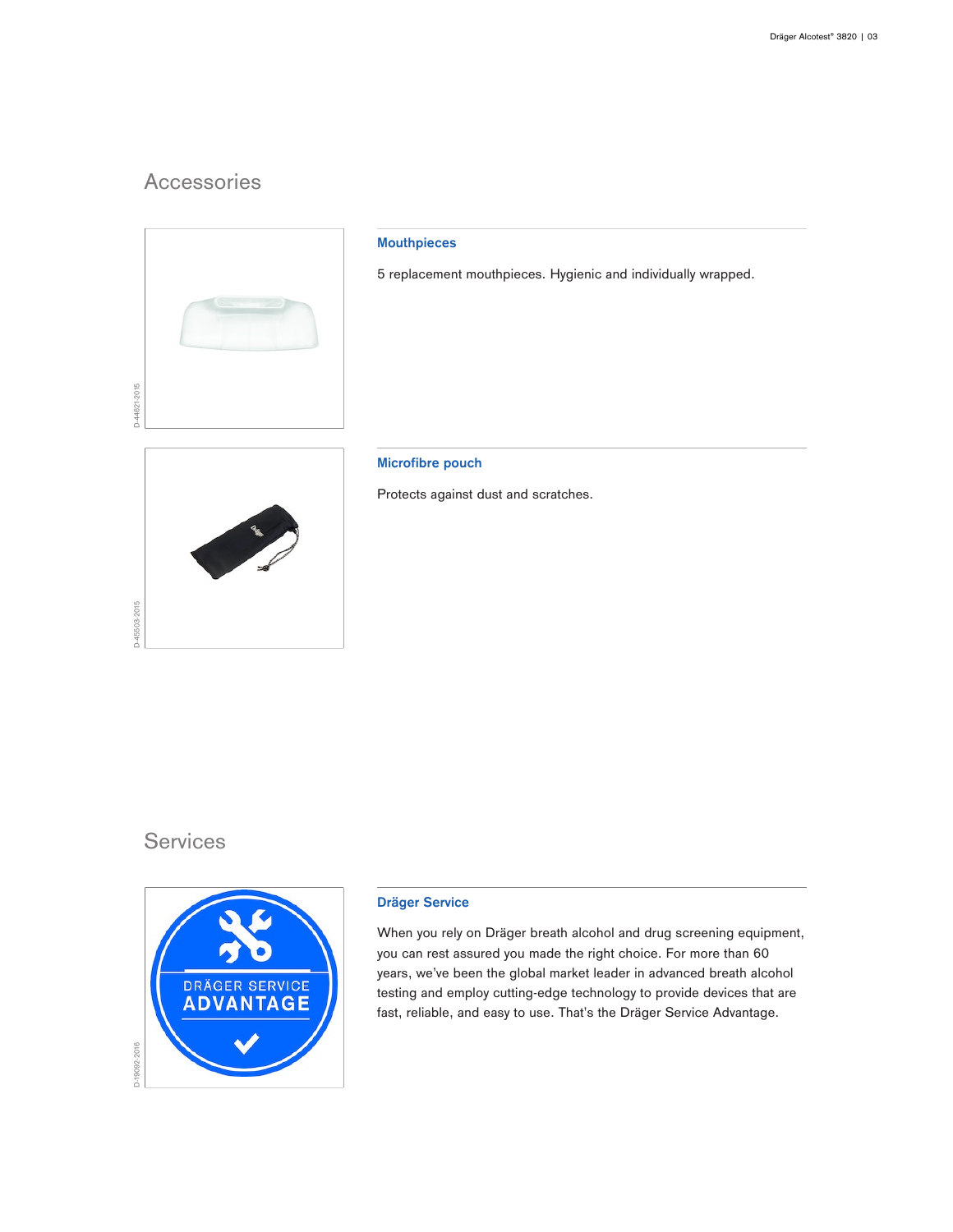## Related Products



#### **Dräger DrugCheck® 3000**

Use the Dräger DrugCheck® 3000 to find out within minutes if a person has recently consumed certain drugs. The compact and quick oral fluidbased drug test yields reliable results hygienically and easily. The device does not require electricity and can be used anywhere.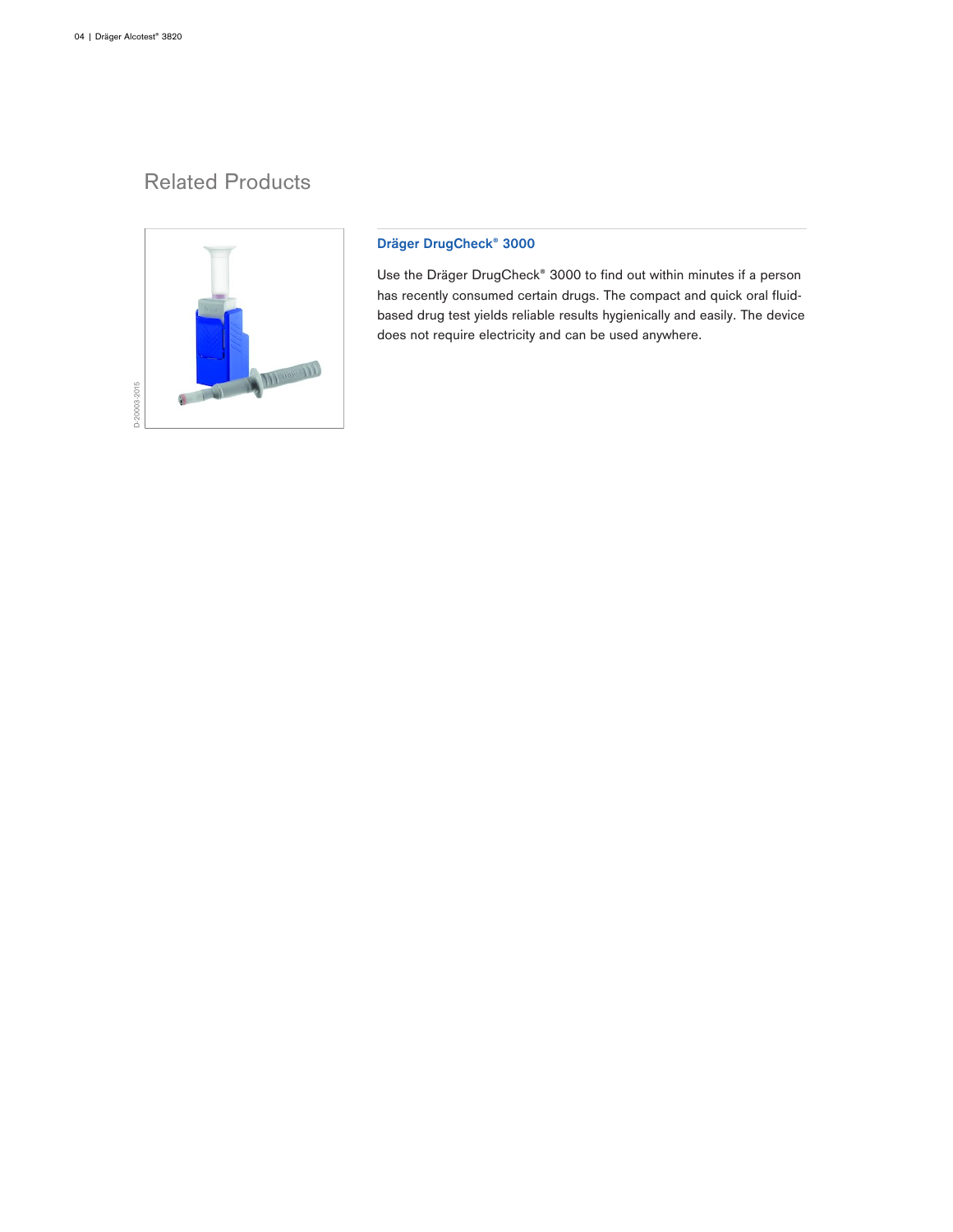# Technical Data

| Measuring principle                | Electrochemical Dräger sensor for 1/4" technology, alcohol<br>specific |
|------------------------------------|------------------------------------------------------------------------|
| Measuring range                    | 0 to 5.00‰; if the limits of the measuring range are exceeded, a       |
|                                    | message is displayed                                                   |
| Sampling                           | Automatic sampling when minimum volume resp. blow time is<br>reached;  |
|                                    | Automatic sampling when end of breath is reached;                      |
|                                    | depending on configuration                                             |
| Ready for use                      | Approx. 4 seconds after switching on                                   |
| Display of the measurement results | After approx. 3 s (at 0.00%);                                          |
|                                    | after approx. 10 s (at 1.00%, room temperature)                        |
| Operating temperature              | -5 to +50° C/23 to 122° F                                              |
| Relative humidity                  | 10 to 100% relative humidity                                           |
|                                    | (non-condensing and in operating state)                                |
| Ambient pressure                   | 600 to 1,300 hPa / 17.7 to 38.4 inch Hg                                |
| Display                            | Graphic backlit LCD display;                                           |
|                                    | 32 x 22 mm/1.3" x 0.9" (128 x 64 pixels)                               |
| LED                                | 1 light emitting diode (LED) to support the indication of results      |
|                                    | and warning message                                                    |
| Audible signal                     | Various acoustic signals to support messages and warnings on           |
|                                    | the display                                                            |
| Data Logger                        | Memory of last 10 tests                                                |
| Power supply                       | 1 x CR123A-Battery, charge level indicator in display; approx.         |
|                                    | 1,500 breath tests can be done with one battery.                       |
| Mouthpiece                         | Hygienically and individually packed                                   |
| Operating concept                  | Measurement functions can be performed using just one button           |
| Calibration                        | Wet gas or dry gas calibration                                         |
| Housing                            | Impact resistant ABS/PC                                                |
| Dimensions (W x H x D), weight     | Approx. 50 x 133 x 29 mm/1.9" x 5.2" x 1.1" approx. 120 g/4.5 oz.,     |
|                                    | incl. battery                                                          |
| Vibration and shock                | EN 60068-2-32                                                          |
| CE marking                         | 2004/108/EC (electromagnetic compatibility)                            |
| Norms                              | EN 16280, EN 15964, NHTSA, FDA Conformity, depending on                |
|                                    | configuration                                                          |
| Integrated clock                   | To show calibration interval                                           |
| IP protection class                | IP <sub>52</sub>                                                       |
|                                    |                                                                        |

# Ordering Information

| Dräger Alcotest <sup>®</sup> 3820 – Standard (pre-configured) | 83 27 278  |
|---------------------------------------------------------------|------------|
| Dräger Alcotest <sup>®</sup> 3820 - Configurator              | 83 24 9 22 |
| Dräger Alcotest® 3820 - Sweden                                | 83 24 9 23 |
| Dräger Alcotest® 3820 - Finland                               | 83 24 9 24 |
| Dräger Alcotest® 3820 - Norway                                | 83 24 9 25 |
| Dräger Alcotest <sup>®</sup> 3820 - France                    | 83 24 9 26 |
| Dräger Alcotest® 3820 - USA                                   | 83 24 9 28 |
| Dräger Alcotest <sup>®</sup> 3820 - Australien                | 83 27 059  |
| Dräger A3820 additional 5 mouthpieces, hygienically and       | 83 25 250  |
| individually packed                                           |            |
| Microfibre bag                                                | 83 24 994  |